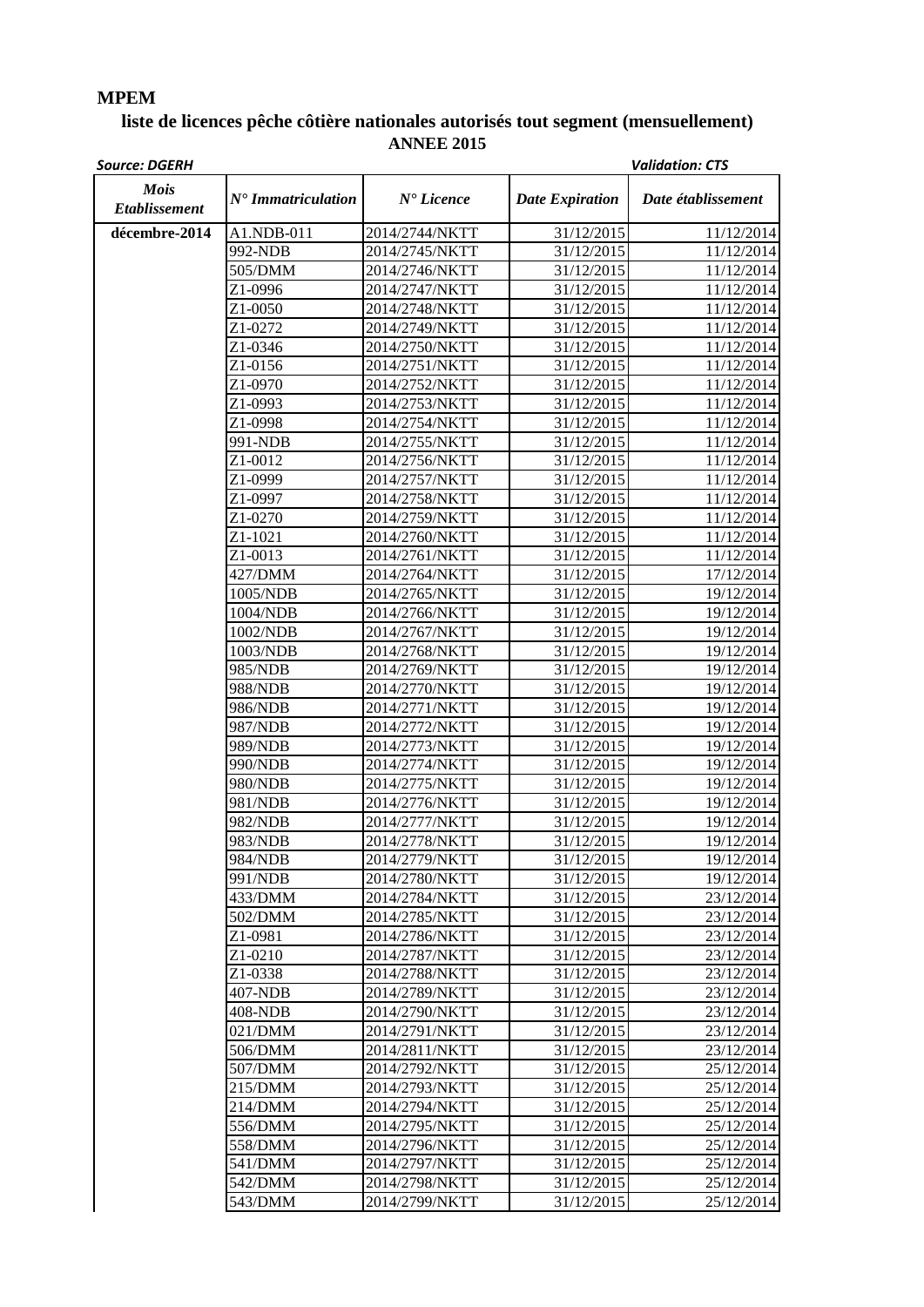|              | Z1-0987            | 2014/2800/NKTT | 31/12/2015 | 25/12/2014 |
|--------------|--------------------|----------------|------------|------------|
|              | Z1-0337            | 2014/2801/NKTT | 31/12/2015 | 25/12/2014 |
|              | Z1-0978            | 2014/2802/NKTT | 31/12/2015 | 25/12/2014 |
|              | 108/DMM            | 2014/2803/NKTT | 31/12/2015 | 25/12/2014 |
|              | 100/DMM            | 2014/2804/NKTT | 31/12/2015 | 25/12/2014 |
|              | 103/DMM            | 2014/2805/NKTT | 31/12/2015 | 25/12/2014 |
|              | Z1-0396            | 2014/2806/NKTT | 31/12/2015 | 25/12/2014 |
|              | Z1-0395            | 2014/2807/NKTT | 31/12/2015 | 25/12/2014 |
|              | 100/09             | 2014/2808/NKTT | 31/12/2015 | 25/12/2014 |
|              | Z1-0790            | 2014/2809/NKTT | 31/12/2015 | 25/12/2014 |
|              | Z1-0268            | 2014/2810/NKTT | 31/12/2015 | 25/12/2014 |
|              | 513/DMM            | 2014/2812/NKTT | 31/12/2015 | 25/12/2014 |
|              | 041/NDB/PC         | 2014/2813/NKTT | 31/03/2015 | 25/12/2014 |
|              | 040/NDB/PC         | 2014/2814/NKTT | 31/03/2015 | 25/12/2014 |
|              | 002/NDB/PC         | 2014/2815/NKTT | 31/03/2015 | 25/12/2014 |
|              | 006/NDB/PC         | 2014/2816/NKTT | 31/03/2015 | 25/12/2014 |
|              | 414/DMM            | 2014/2817/NKTT | 31/12/2015 | 29/12/2014 |
|              | Z1-1022            | 2014/2818/NKTT | 31/12/2015 | 29/12/2014 |
|              | 515/DMM            | 2014/2819/NKTT | 31/12/2015 | 29/12/2014 |
|              | <b>NDB-340</b>     | 2014/2825/NKTT | 31/12/2015 | 30/12/2014 |
|              | NDB-337            | 2014/2826/NKTT | 31/12/2015 | 30/12/2014 |
|              | 933-NDB            | 2014/2822/NKTT | 31/03/2015 | 31/12/2014 |
|              | Z1-0127            | 2014/2823/NKTT | 30/06/2015 | 31/12/2014 |
|              | Z1-0989            | 2014/2824/NKTT | 31/12/2015 | 31/12/2014 |
|              | <b>76 licences</b> |                |            |            |
| janvier-2015 | 517/DMM            | 2015/1/NKTT    | 31/12/2015 | 05/01/2015 |
|              | 514/DMM            | 2015/2/NKTT    | 31/12/2015 | 05/01/2015 |
|              | 557/DMM            | 2015/3/NKTT    | 31/12/2015 | 05/01/2015 |
|              | Z1-1013            | 2015/5/NKTT    | 31/12/2015 | 06/01/2015 |
|              | A1.NDB.2086        | 2015/4/NKTT    | 31/12/2015 | 06/01/2015 |
|              | A1.0471            | 2015/7/NKTT    | 31/12/2015 | 07/01/2015 |
|              | Z1-0985            | 2015/8/NKTT    | 31/12/2015 | 07/01/2015 |
|              | Z1-1007            | 2015/9/NKTT    | 31/12/2015 | 07/01/2015 |
|              | Z1-0527            | 2015/10/NKTT   | 31/12/2015 | 09/01/2015 |
|              | Z1-0974            | 2015/11/NKTT   | 31/12/2015 | 12/01/2015 |
|              | 118/DMM            | 2015/59/NKTT   | 31/03/2015 | 22/01/2015 |
|              | 021/NDB/PC         | 2015/2954/NKTT | 30/06/2015 | 23/01/2015 |
|              | 392/DMM            | 2015/297/NKTT  | 31/12/2015 | 29/01/2015 |
|              |                    | 13 licences    |            |            |
| février-2015 | Z1-0194            | 2015/2305/NKTT | 31/12/2015 | 03/02/2015 |
|              | <b>NDB-556</b>     | 2015/950/NKTT  | 31/12/2015 | 04/02/2015 |
|              | 032/NDB/PC         | 2015/2896/NKTT | 31/08/2015 | 16/02/2015 |
|              | 051/NDB/PC         | 2015/1399/NKTT | 30/04/2015 | 17/02/2015 |
|              | 004/NDB/PC         | 2015/1400/NKTT | 30/04/2015 | 17/02/2015 |
|              | 005/NDB/PC         | 2015/1401/NKTT | 30/04/2015 | 17/02/2015 |
|              | 014/HD/NDB         | 2015/1402/NKTT | 30/04/2015 | 17/02/2015 |
|              | 013/HD/NDB         | 2015/1403/NKTT | 30/04/2015 | 17/02/2015 |
|              | 032/NDB/PC         | 2015/1404/NKTT | 30/04/2015 | 17/02/2015 |
|              | 053/NDB/PC         | 2015/1405/NKTT | 30/04/2015 | 17/02/2015 |
|              | 036/NDB/PC         | 2015/1406/NKTT | 30/04/2015 | 17/02/2015 |
|              | 049/NDB/PC         | 2015/1407/NKTT | 30/04/2015 | 17/02/2015 |
|              | 001/NDB/PC         | 2015/1408/NKTT | 30/04/2015 | 17/02/2015 |
|              |                    | 13 licences    |            |            |
| mars-2015    | 125/DMM            | 2015/1912/NKTT | 31/12/2015 | 11/03/2015 |
|              | A3.NKTT.078        | 2015/2153/NKTT | 30/06/2015 | 11/03/2015 |
|              | 118/DMM            | 2015/2266/NKTT | 30/06/2015 | 31/03/2015 |
|              | mars-2015          | 3 licences     |            |            |
| avril-2015   | 933-NDB            | 2015/2271/NKTT | 30/06/2015 | 01/04/2015 |
|              | avril-2015         | 1 licences     |            |            |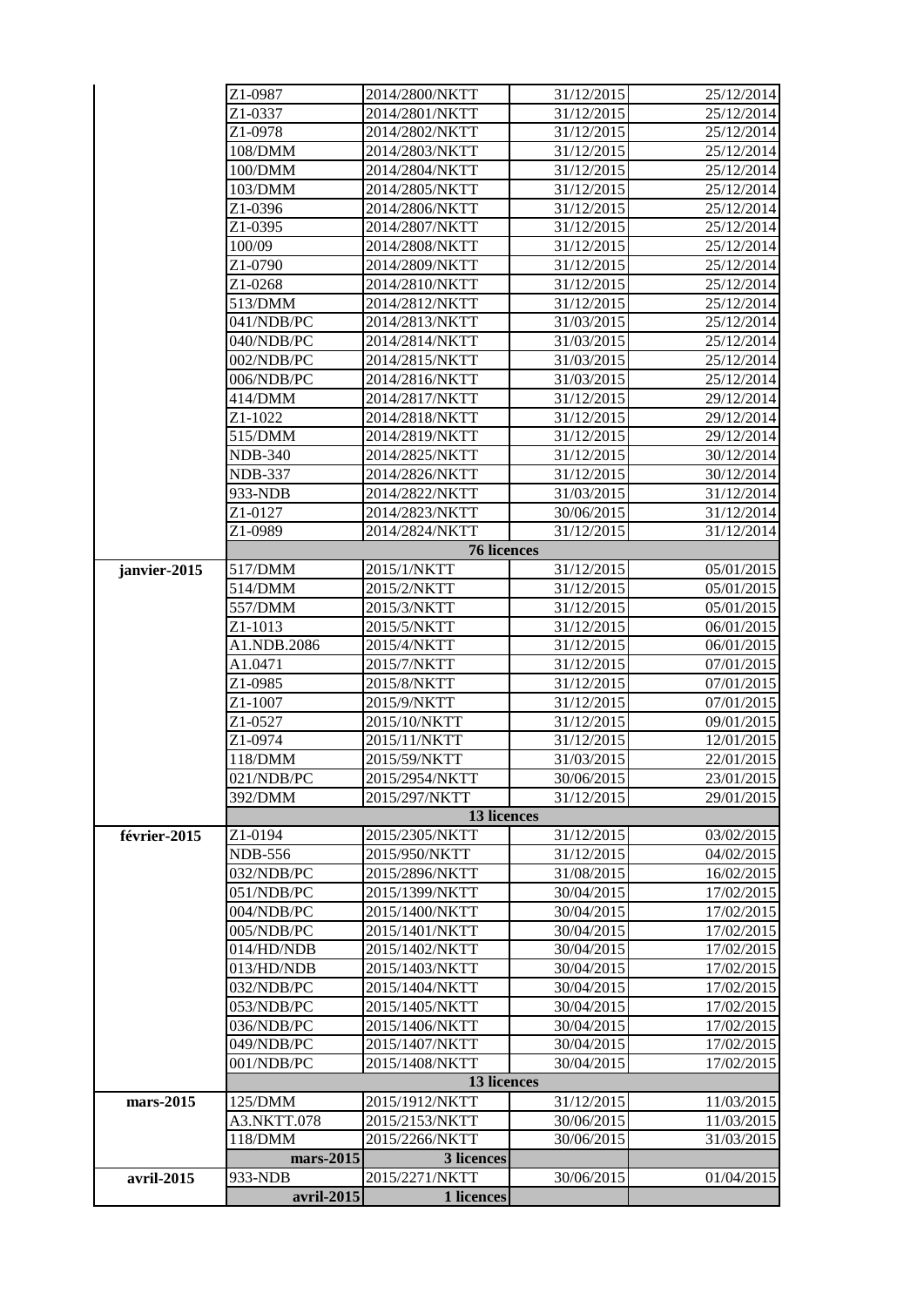| mai-2015     | 022/NDB/PC          | 2015/2395/NKTT    | 31/12/2015 | 06/05/2015 |
|--------------|---------------------|-------------------|------------|------------|
|              | Z1-1005             | 2015/2396/NKTT    | 31/12/2015 | 07/05/2015 |
|              | A1.NDB.286          | 2015/2397/NKTT    | 31/12/2015 | 07/05/2015 |
|              | Z1-0344             | 2015/2398/NKTT    | 31/12/2015 | 07/05/2015 |
|              | 040/NDB/PC          | 2015/2400/NKTT    | 31/05/2015 | 08/05/2015 |
|              | 041/NDB/PC          | 2015/2401/NKTT    | 31/05/2015 | 08/05/2015 |
|              | 511/DMM             | 2015/2417/NKTT    | 31/12/2015 | 27/05/2015 |
|              | mai-2015            | <b>7 licences</b> |            |            |
| juin-2015    | 040/NDB/PC          | 2015/2837/NKTT    | 30/06/2015 | 02/06/2015 |
|              | 041/NDB/PC          | 2015/2838/NKTT    | 30/06/2015 | 02/06/2015 |
|              | 053/NDB/PC          | 2015/2839/NKTT    | 30/06/2015 | 02/06/2015 |
|              | A1.NDB.010          | 2015/2855/NKTT    | 31/12/2015 | 12/06/2015 |
|              | Z2-0417             | 2015/2856/NKTT    | 31/12/2015 | 12/06/2015 |
|              | 001/NDB/PC          | 2015/2891/NKTT    | 31/08/2015 | 16/06/2015 |
|              | 002/NDB/PC          | 2015/2892/NKTT    | 31/08/2015 | 16/06/2015 |
|              | 004/NDB/PC          | 2015/2893/NKTT    | 31/08/2015 | 16/06/2015 |
|              | 005/NDB/PC          | 2015/2894/NKTT    | 31/08/2015 | 16/06/2015 |
|              | 006/NDB/PC          | 2015/2895/NKTT    | 31/08/2015 | 16/06/2015 |
|              | 036/NDB/PC          | 2015/2897/NKTT    | 31/08/2015 | 16/06/2015 |
|              | 049/NDB/PC          | 2015/2898/NKTT    | 31/08/2015 | 16/06/2015 |
|              | 051/NDB/PC          | 2015/2899/NKTT    | 31/08/2015 | 16/06/2015 |
|              | 018/HD/NDB          | 2015/2900/NKTT    | 31/08/2015 | 16/06/2015 |
|              | 053/NDB/PC          | 2015/2901/NKTT    | 30/09/2015 | 16/06/2015 |
|              | 040/NDB/PC          | 2015/2902/NKTT    | 30/09/2015 | 16/06/2015 |
|              | 041/NDB/PC          | 2015/2903/NKTT    | 30/09/2015 | 16/06/2015 |
|              | FU YUAN YU 6        | 2015/2904/NKTT    | 31/08/2015 | 16/06/2015 |
|              | FU YUAN YU 6        | 2015/2905/NKTT    | 31/08/2015 | 16/06/2015 |
|              | <b>FU YUAN YU 6</b> | 2015/2906/NKTT    | 31/08/2015 | 16/06/2015 |
|              | FU YUAN YU 6        | 2015/2907/NKTT    | 31/08/2015 | 16/06/2015 |
|              | FU YUAN YU 6        | 2015/2908/NKTT    | 31/08/2015 | 16/06/2015 |
|              | FU YUAN YU 6        | 2015/2909/NKTT    | 31/08/2015 | 16/06/2015 |
|              | FU YUAN YU 6        | 2015/2910/NKTT    | 31/08/2015 | 16/06/2015 |
|              | 023/NDB/PC          | 2015/2911/NKTT    | 31/12/2015 | 17/06/2015 |
|              | 118/DMM             | 2015/2935/NKTT    | 30/09/2015 | 30/06/2015 |
|              | juin-2015           | 26 licences       |            |            |
| juillet-2015 | 509/DMM             | 2015/2980/NKTT    | 31/12/2015 | 08/07/2015 |
|              | 024/NDB/PC          | 2015/2981/NKTT    | 31/12/2015 | 08/07/2015 |
|              | juillet-2015        | 2 licences        |            |            |
| août-2015    | 010/HD/NDB          | 2015/3174/NKTT    | 30/11/2015 | 21/08/2015 |
|              | 011/HD/NDB          | 2015/3175/NKTT    | 30/11/2015 | 21/08/2015 |
|              | 012/HD/NDB          | 2015/3176/NKTT    | 30/11/2015 | 21/08/2015 |
|              | FU YUAN YU 5        | 2015/3177/NKTT    | 30/11/2015 | 21/08/2015 |
|              | 054/HD/NDB          | 2015/3178/NKTT    | 30/11/2015 | 21/08/2015 |
|              | 052/HD/NDB          | 2015/3179/NKTT    | 30/11/2015 | 21/08/2015 |
|              | 048/HD/NDB          | 2015/3180/NKTT    | 30/11/2015 | 21/08/2015 |
|              | 047/HD/NDB          | 2015/3181/NKTT    | 30/11/2015 | 21/08/2015 |
|              | 046/HD/NDB          | 2015/3182/NKTT    | 30/11/2015 | 21/08/2015 |
|              | 045/HD/NDB          | 2015/3183/NKTT    | 30/11/2015 | 21/08/2015 |
|              | 044/HD/NDB          | 2015/3184/NKTT    | 30/11/2015 | 21/08/2015 |
|              | 042/HD/NDB          | 2015/3185/NKTT    | 30/11/2015 | 21/08/2015 |
|              | 037/HD/NDB          | 2015/3186/NKTT    | 30/11/2015 | 21/08/2015 |
|              | 034/HD/NDB          | 2015/3187/NKTT    | 30/11/2015 | 21/08/2015 |
|              | 033/HD/NDB          | 2015/3188/NKTT    | 30/11/2015 | 21/08/2015 |
|              | 031/HD/NDB          | 2015/3189/NKTT    | 30/11/2015 | 21/08/2015 |
|              | 030/HD/NDB          | 2015/3190/NKTT    | 30/11/2015 | 21/08/2015 |
|              | 029/HD/NDB          | 2015/3191/NKTT    | 30/11/2015 | 21/08/2015 |
|              | 050/HD/NDB          | 2015/3192/NKTT    | 30/11/2015 | 21/08/2015 |
|              | 025/HD/NDB          | 2015/3193/NKTT    | 30/11/2015 | 21/08/2015 |
|              | FU YUAN YU 6        | 2015/3196/NKTT    | 30/11/2015 | 28/08/2015 |